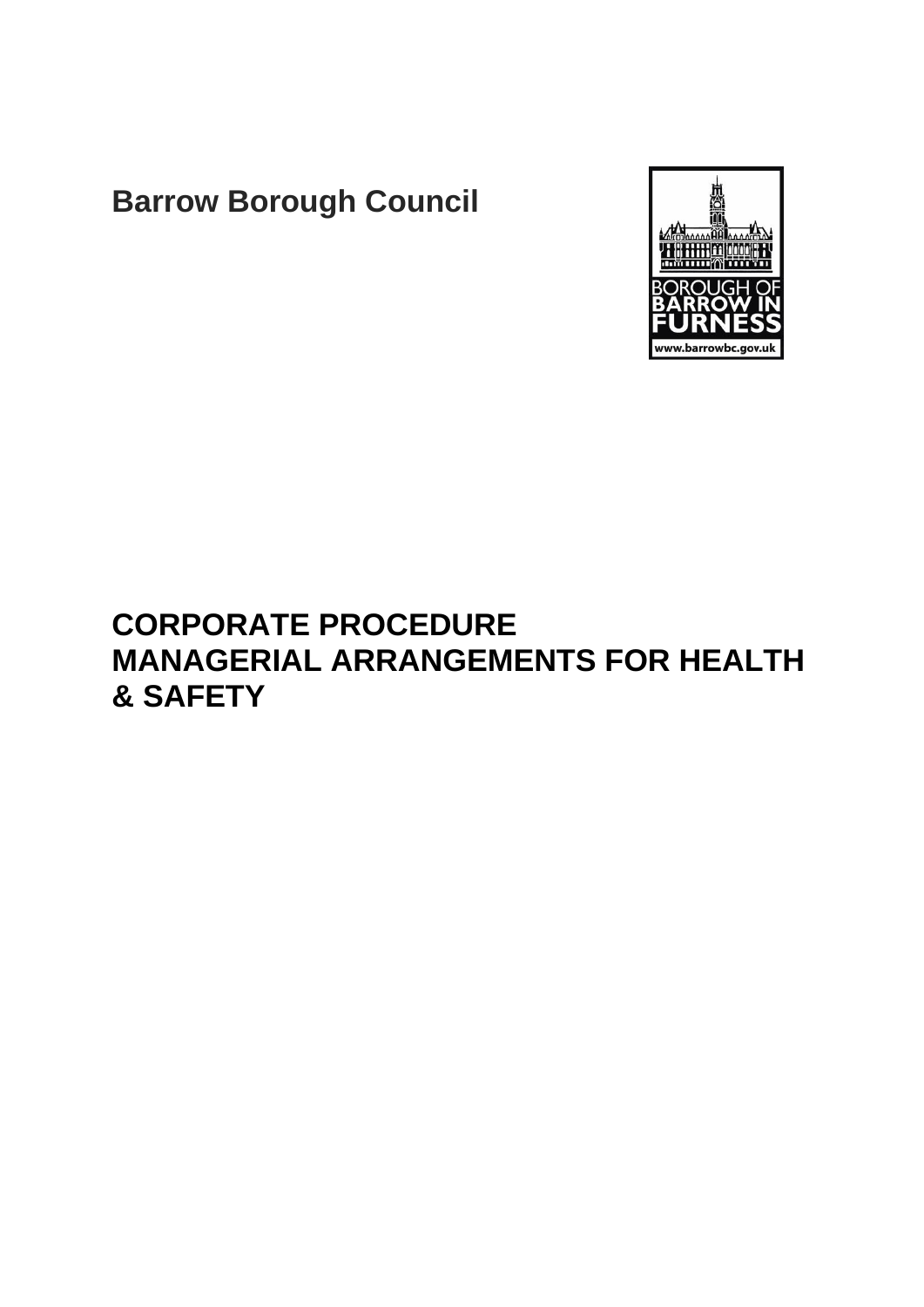

| Author:                                             |                                                | <b>Bob Pedley</b>       |                 |  |
|-----------------------------------------------------|------------------------------------------------|-------------------------|-----------------|--|
| <b>Approved by:</b>                                 |                                                |                         |                 |  |
| Version:                                            |                                                | V <sub>1</sub>          |                 |  |
| <b>Executive Committee</b><br><b>Approval date:</b> |                                                |                         |                 |  |
| <b>Full Council Approval</b><br>date:               |                                                |                         |                 |  |
| <b>Review date:</b>                                 |                                                | $01 - 02 - 23$          |                 |  |
|                                                     |                                                | <b>Version History</b>  |                 |  |
| <b>Version</b>                                      |                                                | <b>Reasons/comments</b> | <b>Approved</b> |  |
| V <sub>1</sub>                                      | New revised policy document for final approval |                         |                 |  |
| P <sub>1</sub>                                      | New document                                   |                         |                 |  |
|                                                     |                                                |                         |                 |  |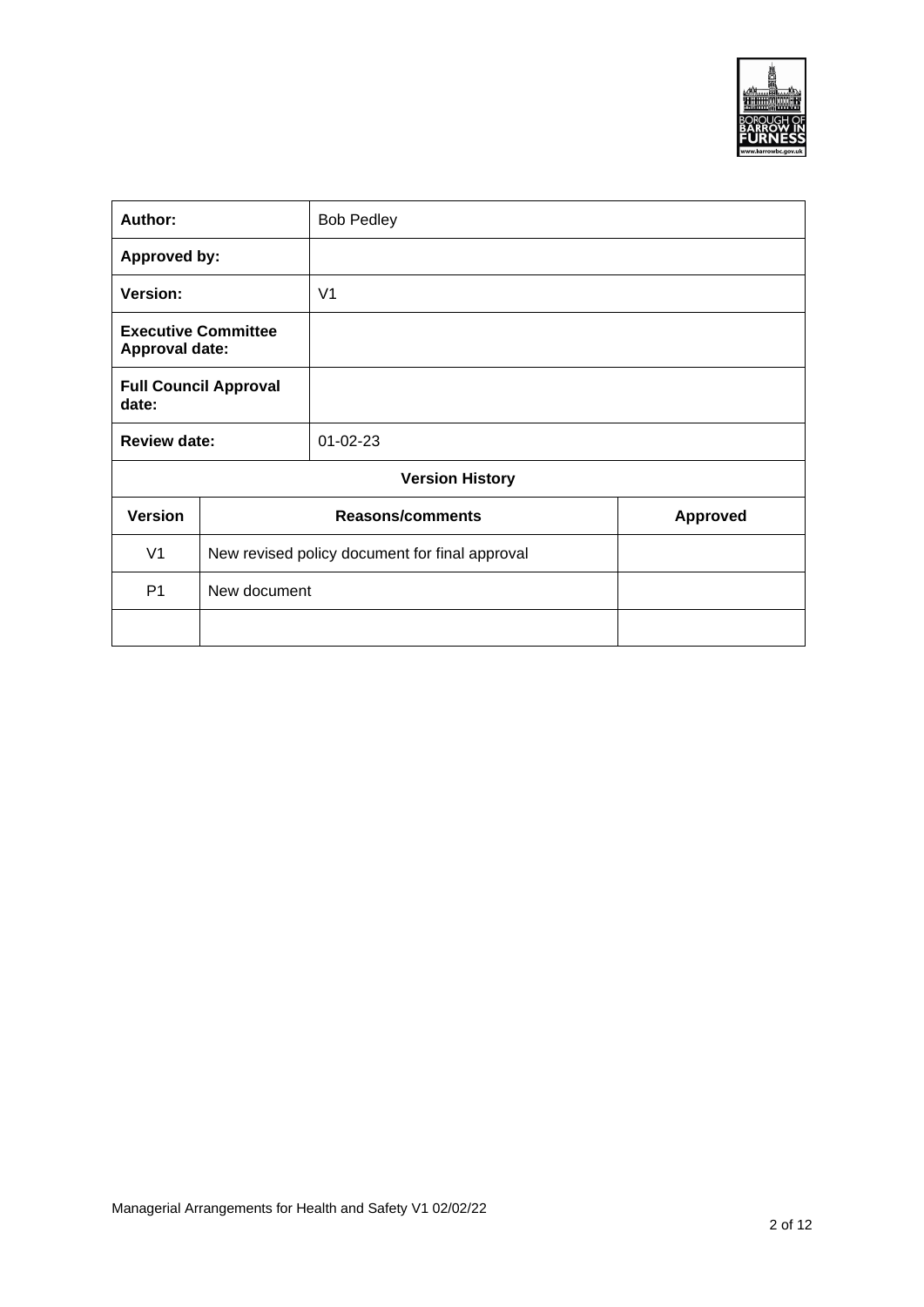

## **Table of Contents**

| <b>Introduction</b>                        | 4               |
|--------------------------------------------|-----------------|
| <b>The Organisation</b>                    | 5               |
| <b>Leadership and Worker Participation</b> | 7               |
| <b>Planning</b>                            | 9               |
| <b>Support</b>                             | 10              |
| <b>Operation</b>                           | 11              |
| <b>Performance Evaluation</b>              | 12 <sup>2</sup> |
| Improvement                                | 12              |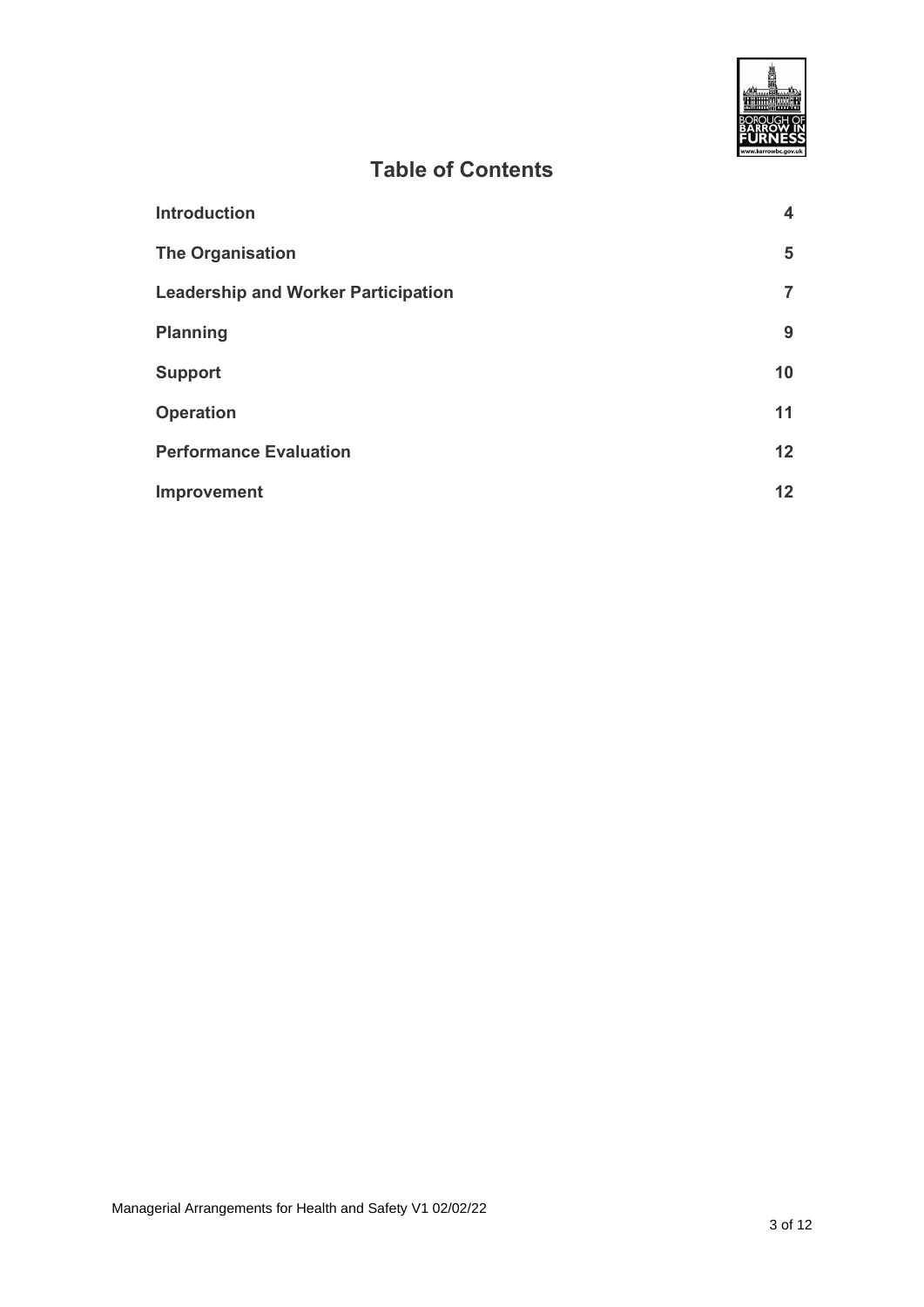

#### <span id="page-3-0"></span>**Introduction**

The Health and Safety Managerial arrangements provide a structure for directors and senior managers to use when developing the processes and procedures within their area of responsibility.

#### **The Management of Health and Safety at Work Regulations states that:**

*Every employer shall make and give effect to such arrangements as are appropriate, having regard to the nature of his activities and the size of his undertaking, for the effective planning, organisation, control, monitoring and review of the preventive and protective measures.*

*Employees ……take reasonable care of their own health and safety and that of any other persons who may be affected by their acts or omissions at work.*

#### **References**

HSG 65 Managing for Health and Safety

BS ISO 45001:2018 Occupational health and safety management systems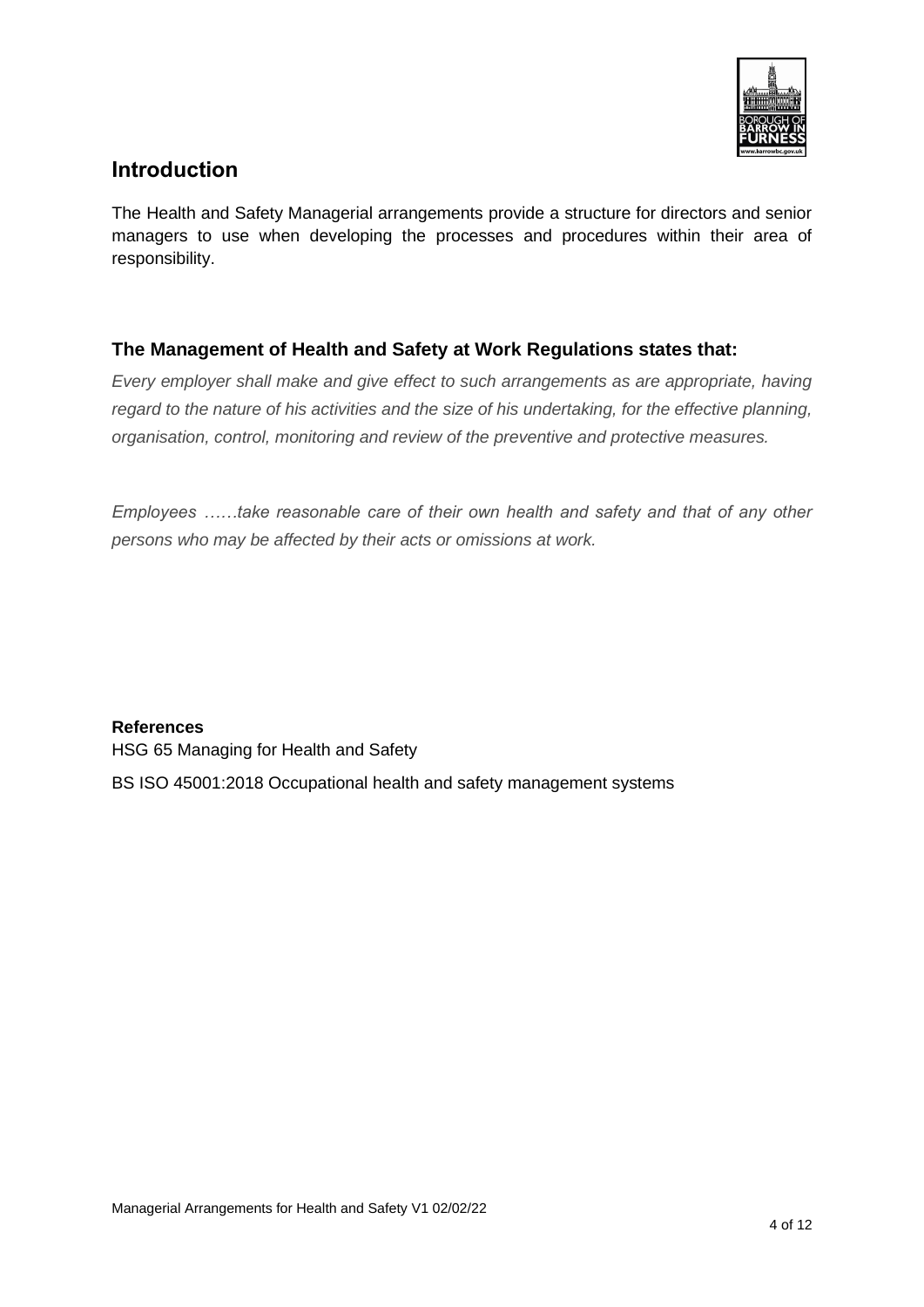

### <span id="page-4-0"></span>**The Organisation**

Barrow Borough Council is a local government organisation composed of thirty-six elected Councillors who are voted in during elections every four years. Councillors are democratically accountable to residents of the borough. The overriding duty of Councillors is to the whole community, but they have a special duty to their constituents, including those who did not vote for them.

The Council has people working for it (called 'Officers') who form the paid service of the organization and as part of their role give advice, implement decisions and manage the day-to-day delivery of its services. Some Officers have a specific duty to ensure that the Council acts within the law and uses its resources wisely. A code of practice governs the relationship between Officers and Members of the Council.

The Chief Executive is the head of the paid service with overall corporate management and operational responsibility, including overall management responsibility for all officers and corporate health and safety matters. The Chief Executive also oversees the discharge of the Employer's responsibilities associated with the safety, health and welfare of persons not in the Council's employment who may be placed at risk by the operation of the authority.

These arrangements are set out in detail within the Constitution of the Council and provide evidence that the scheme meets the requirements of the Local Government Act 1972, the overarching legislation for organizations such as Barrow in Furness Borough Council. In general, a delegation by the Council does not imply a parting with authority.

There is delegated to the Chief Executive and to the Directors ("the Officers") all the powers and duties of the Council necessary for the discharge of the Council's functions carried out within the Officer's Directorate or area of responsibility, including day to day management of buildings and services under their control. They are required:

- To take all necessary steps to deliver the services for which they are responsible for to incur revenue expenditure within the Council's budgets, subject to compliance with standing orders, financial regulations and any council policy for the time being in force.
- To manage and deal with all people, welfare, inclusivity and training issues (unless otherwise covered by the Officer Procedure Rules) including making changes within the establishment, within Directorate areas, provided that all decisions are within Council policies and approved budgets and within any general HR management policies and procedures.
- To be responsible for the health, safety and welfare of employees.

The Health and Safety Policy document signed by the Chief Executive sets out in clear terms the standards and expectations of the Council for all those employed when delivering these services.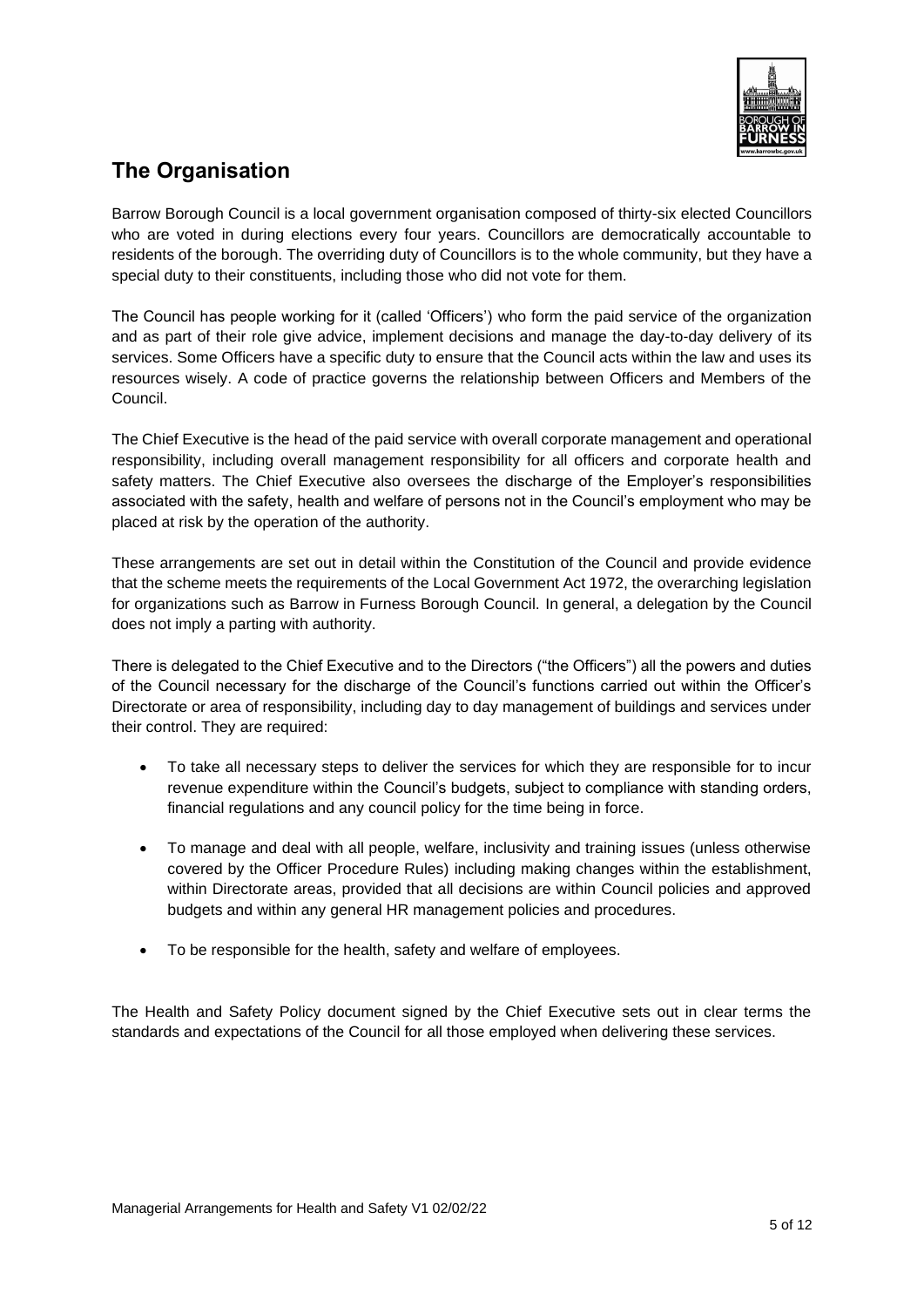

## **Organisation**

This section describes the organisational structures within Barrow Borough Council for the management of Health and Safety. It identifies the personnel with responsibilities for ensuring that each area under their control has the appropriate arrangements in place to meet the needs that arise from managing the level of risk arising from activities in these areas.

The chart below shows the high-level structure of the Council, more detailed charts are available that describe the individual departments.



Heads of Service have the authority to develop local processes and procedures that are appropriate for the levels of risk that may arise during the course of their business on behalf of the Council. The local arrangements should be in line with the general framework set out within the current Barrow Borough Council Health and Safety Policy Statement signed by the Chief Executive and follow a risk-based process as set out within the Corporate Procedure for Risk Assessment.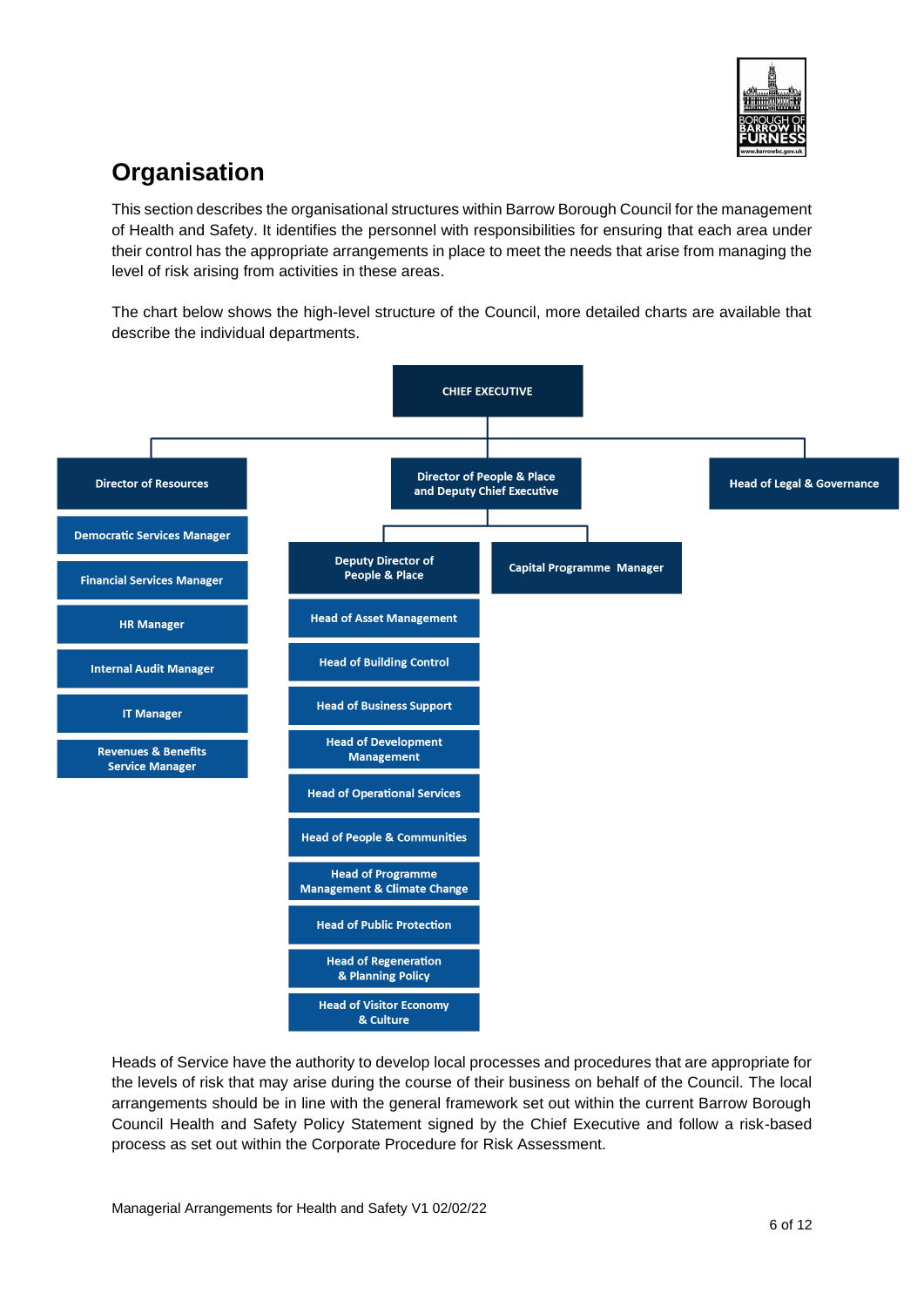

### <span id="page-6-0"></span>**Leadership and Worker Participation**

The Council Health and Safety Policy recognises while responsibility and authority can be assigned, ultimately top management is still accountable for the functioning of the Occupational Health and Safety management system.

For any management system to be effective those who hold the senior positions need to demonstrate leadership and commitment by:

- Taking overall responsibility and accountability for the prevention of work-related injury and ill health, as well as the provision of safe and healthy workplaces and activities,
- Ensure the OH&S policy and related OH&S objectives are established and are compatible with the strategic direction of Barrow Borough Council,
- Ensure the OH&S management system requirements are integrated into other business processes,
- Ensure the resources needed to establish, implement, maintain and improve the OH&S management system are available;
- Communicating the importance of effective OH&S management and of conforming to the OH&S management system requirements;
- Ensure the OH&S management system within their area of responsibility achieves its intended outcome(s),
- Directing and supporting persons to contribute to the effectiveness of the OH&S management system,
- Ensure continual improvement is promoted whenever possible;
- Supporting members of their team in demonstrating leadership as it applies to their areas of responsibility,
- Developing, leading and promoting a culture across Barrow Borough Council in order to support the intended outcomes of the OH&S management system;

At a personal level all employees of Barrow Borough Council are expected to;

- Comply with health and safety legislation, safe systems of work and procedures at all times whilst at work and conduct themselves in such a manner so they or others are not put at risk by their activities, actions or omissions.
- Co-operate with supervisors and managers on all matters affecting health, safety and wellbeing at work.
- Only use machinery and equipment, which they have been authorised, have been fully instructed as to its safe use and have received suitable training.

Managerial Arrangements for Health and Safety V1 02/02/22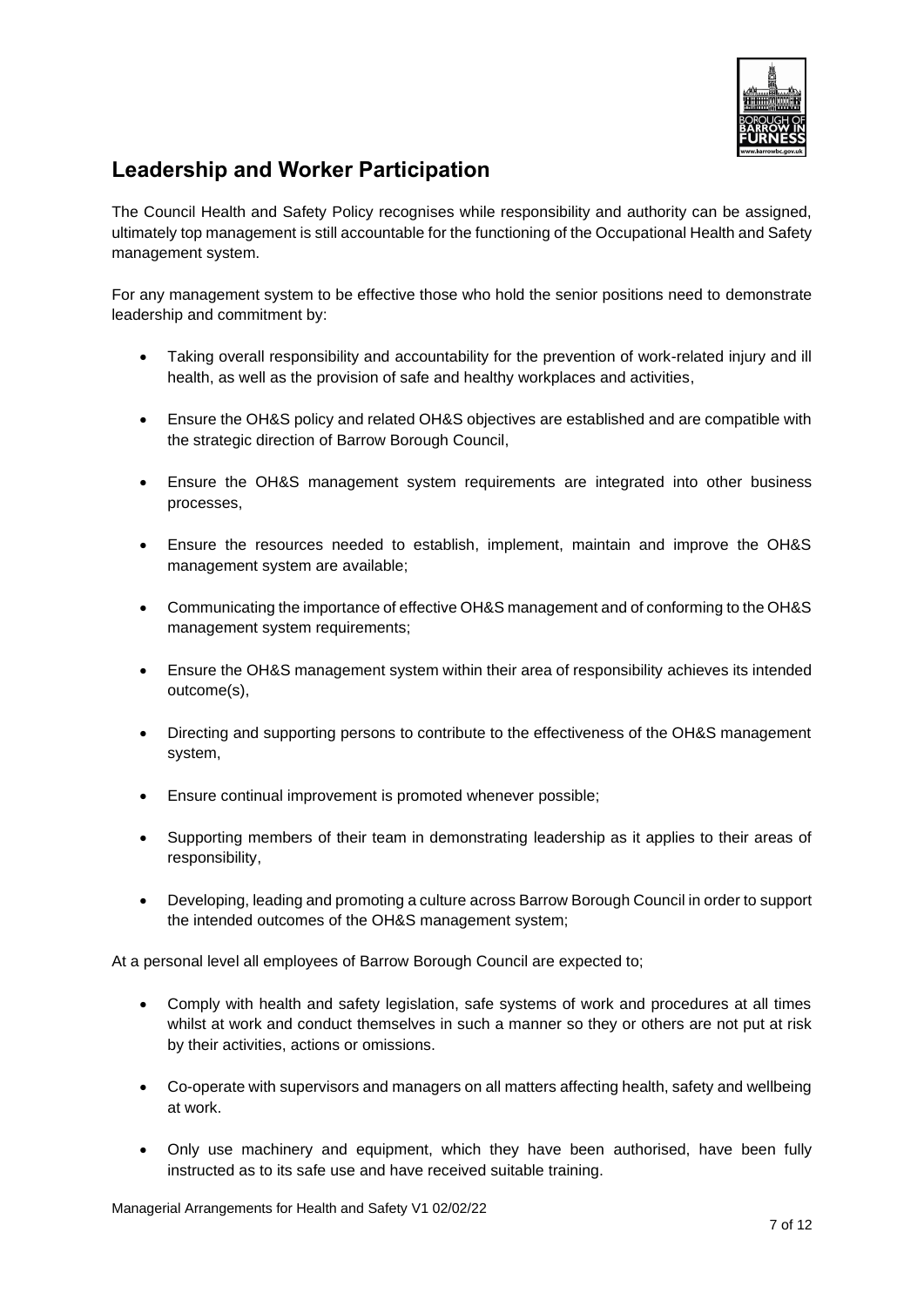

Employees must ensure that all plant and machinery is suitably guarded during use.

- Wear the necessary protective clothing or use safety equipment provided by management. This may require training and instruction in its correct use. Employees will face disciplinary action for not adhering to safe working procedures, misusing or failing to use safety equipment correctly.
- Report hazards, defects or potential risks affecting the health safety or welfare of themselves or others to their supervisor or manager immediately.
- Report all accidents and incidents (i.e. near- miss, violence, racial and hate related) occurring in their area of work including cases of work-related ill health to their manager/supervisor immediately, following the correct reporting process. Employees may be involved in the investigation and any remedial actions required arising from this process.
- Keep up to date with health and safety policies, procedures, guidance and other safety documents as required by their manager.
- Be encouraged to take an active interest in promoting health and safety and feel empowered to make suggestions to their manager which may reduce risk, improve the health and safety standards or the wellbeing of employees or anyone affected by the work of the Council.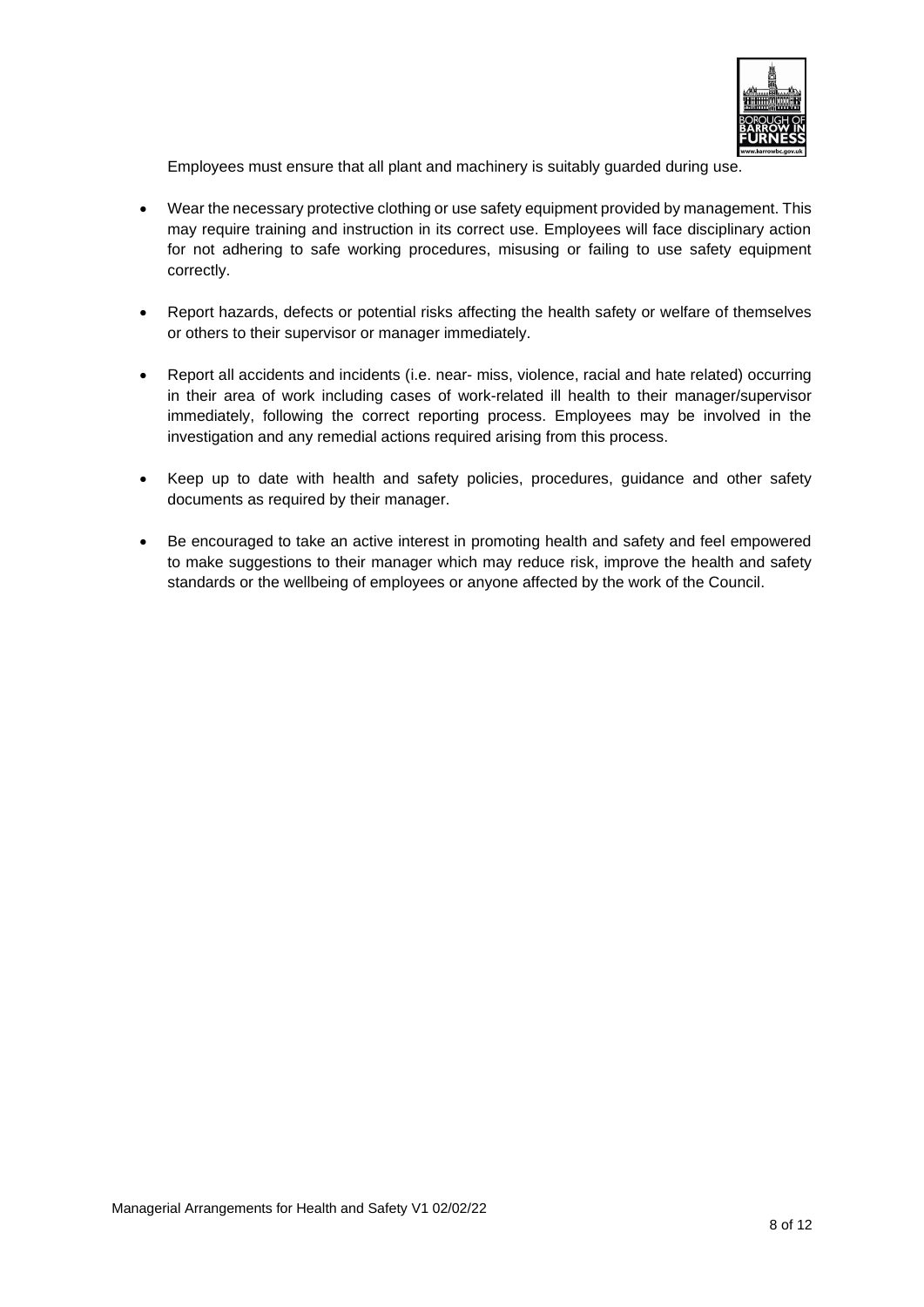

### <span id="page-8-0"></span>**Planning**

Planning is not a single event, but an ongoing process, anticipating changing circumstances and continually determining risks and opportunities, both for the workers and for these managerial arrangements.

The process for determining occupational health and safety risks and potential opportunities for improvement is risk assessment.

Risk assessment identifies hazards or things that can cause harm or damage and evaluates their potential severity and likelihood of occurrence. This process produces control measures in the form of things we do or things we have to manage.

Occupational health and safety legislation also requires risk assessments to be carried out in order to be able to demonstrate that the risk to people is as low as is reasonably practicable and that suitable and sufficient arrangements are in place.

This places a requirement on the organisation to maintain documented information on risks and opportunities and the processes and actions needed to determine and address these to the extent necessary to have the confidence that they are being carried out as planned.

In the case of planned changes, permanent or temporary, risk assessment should be undertaken before the change is implemented*.*

Heads of Service will be responsible for ensuring suitable and sufficient risk assessments have been carried out for their areas to cover all risks to the health, safety and welfare of staff and any other persons who may be affected (such as visitors, customers etc.).

They must also ensure that they implement the documented control measures in order to reduce these risks and review these on an ongoing basis.

The Corporate Procedure for risk assessment details how these assessments are to be carried out, what they should consider and how the outcomes are to be implemented.

Heads of Service will develop health and safety objectives that ensure performance is being continually monitored, improvements are being made where opportunities arise and that appropriate resources are provided to achieve these objectives. These will be communicated to all personnel within each department along with actions to be taken.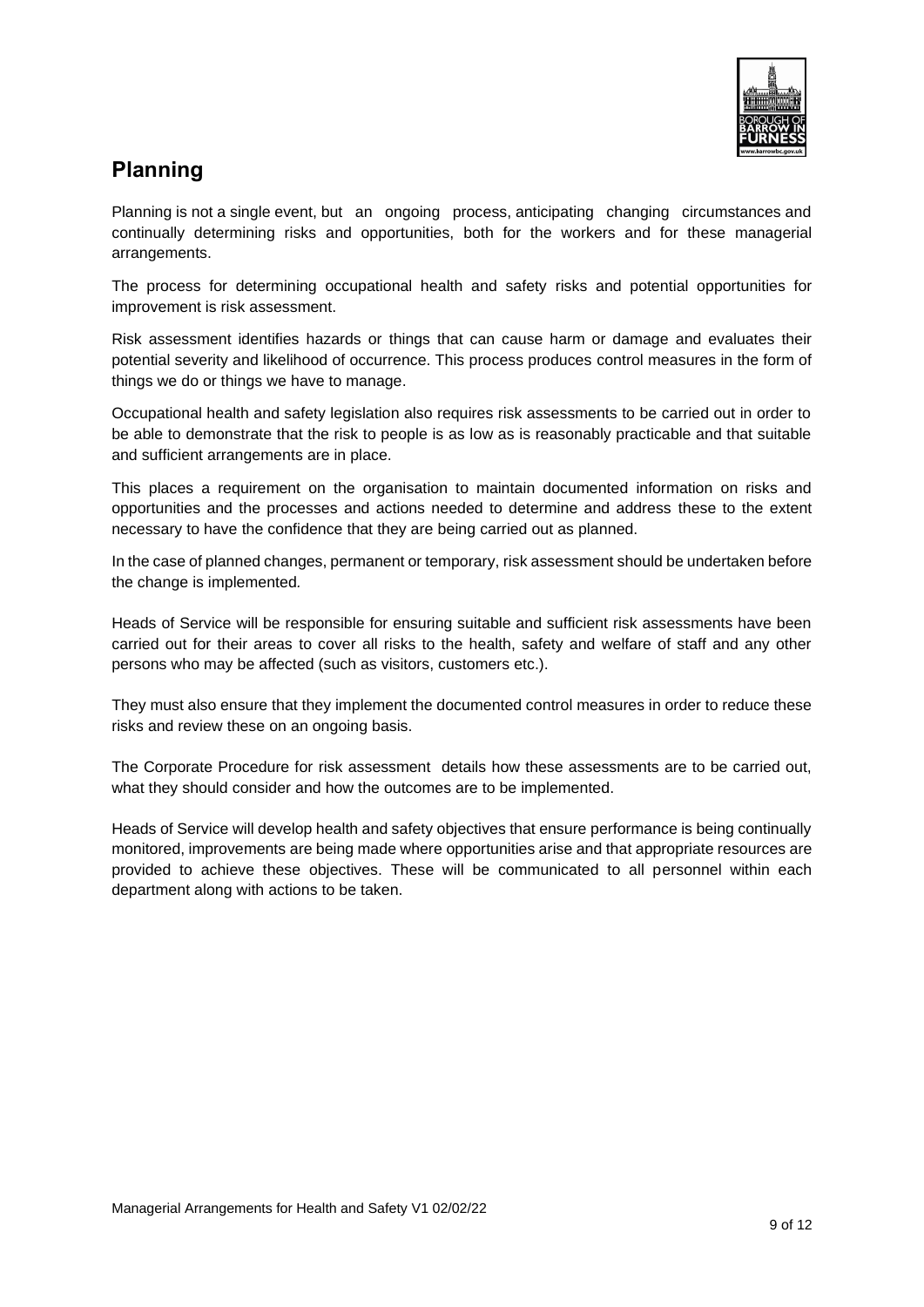

#### <span id="page-9-0"></span>**Support**

To ensure the arrangements for occupational health and safety management are able to function effectively, Barrow Borough Council provide resources internally and where required from external sources.

Heads of Service are expected to ensure controls identified within the risk assessments for their area of responsibility are costed within their budget proposals.

#### **Training and Competence**

Heads of Service will ensure all levels of staff within their area of responsibility receive appropriate and relevant information, instruction and training to support the legal requirements affecting their activities, the arrangements for health and safety and the maintenance of a competent workforce.

Accurate records of employee training should be maintained and refresher sessions provided in a timely manner.

Each department should maintain a suitable induction process for all staff and others who may provide services or support.

The induction process is designed to make people aware of the general health and safety arrangements within the council as well as their specific area of work. During the induction individuals should be supplied with the relevant information they need in order to work without risk to their safety or health. Individual needs for the issue of personal protective equipment should be addressed along with additional familiarisation, instructions or training that may be required.

#### **Communication & Awareness**

Effective communication and consultation between management and staff is a key factor in ensuring the health, safety and welfare of all employees as well as identifying opportunities for improvement. How this is achieved rests with the Heads of Service and their support teams.

The communication process(es) established by the Heads of Service should provide for the gathering, updating and dissemination of information across their area of responsibility.

The arrangements should ensure that relevant information is provided, is received and is understandable to all relevant workers and interested parties.

#### **Health and Safety Advice and Support**

Support for Heads of Service is provided in the form of internal and external health and safety advisors and safety practitioners who will provide assistance as required.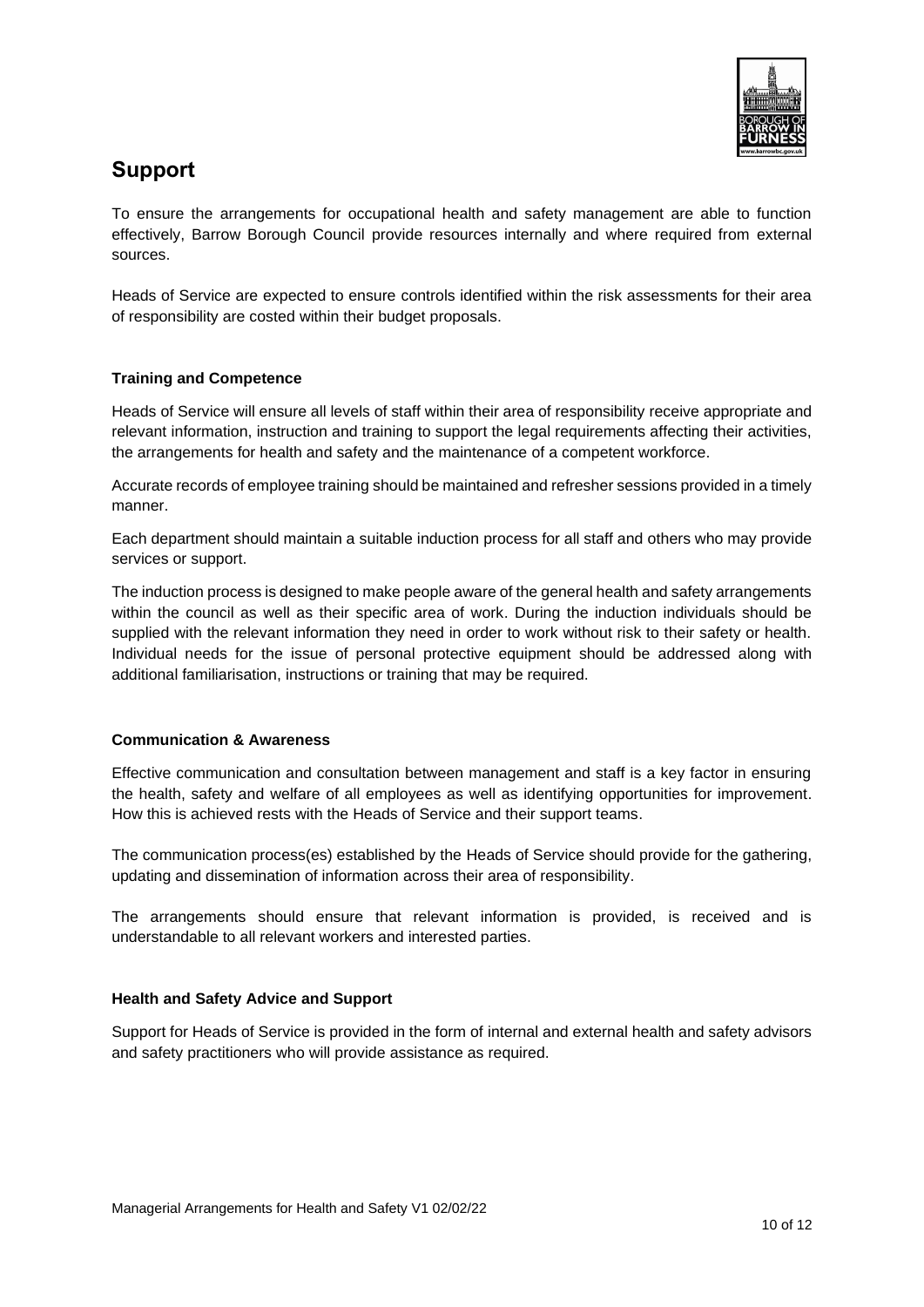

### <span id="page-10-0"></span>**Operation**

The risk assessment process produces control measures and for many areas of the Council activities these should be incorporated into working processes for example:

- The use of procedures and systems of work such as permits,
- Carrying out checks to confirm the competence of workers,
- Establishing preventive or predictive maintenance and inspection programmes,
- Compiling specifications for the procurement of goods and services,
- Applying legal requirements and other requirements, or manufacturers' instructions for equipment,
- The use of engineering and appropriate administrative controls to provide assurance the goods and services received match specification and expectations,
- Where necessary defining how work should be organised and the processes to be followed.

When reviewing procedures used, the hierarchy of hazard control should be implemented. The following are examples to be considered during any review:

- Elimination: removing the hazard; using drones for roof inspections, reach-wash systems for window cleaning, stopping the use of hazardous chemicals, applying ergonomic approaches when planning new workplaces
- Substitution: replacing the hazardous materials with less hazardous, changing to answering customer complaints with online guidance, combating OH&S risks at source, adapting to technical progress (e.g., replacing solvent-based paint by water-based paint; changing slippery floor material; lowering voltage requirements for equipment).
- Engineering controls: reorganization of work, or both: isolating people from hazards, implementing collective protective measures (e.g., roof netting, isolation, machine guarding, ventilation systems); addressing mechanical handling, reducing noise, protecting against falls from height by using guard rails, reorganizing work to avoid people working alone, unhealthy work hours and workload, or to prevent victimization.
- Administrative controls including training: conducting periodic safety equipment inspections, conducting training to prevent bullying and harassment, managing health and safety coordination with subcontractors' activities, conducting induction training; administrating forklift driving licences, any changes to certification, providing instructions on how to report incidents, nonconformities and victimization without fear of retribution, changing the work patterns (e.g. shifts) of workers, managing a health or medical surveillance programme for workers who have been identified as at risk (e.g. related to hearing, hand-arm vibration, respiratory disorders, skin disorders or exposure); giving appropriate instructions to workers (e.g. entry control processes).
- Personal protective equipment (PPE): providing adequate PPE, including clothing and instructions for PPE utilization and maintenance (e.g., safety shoes, safety glasses, hearing protection, gloves).

Managerial Arrangements for Health and Safety V1 02/02/22